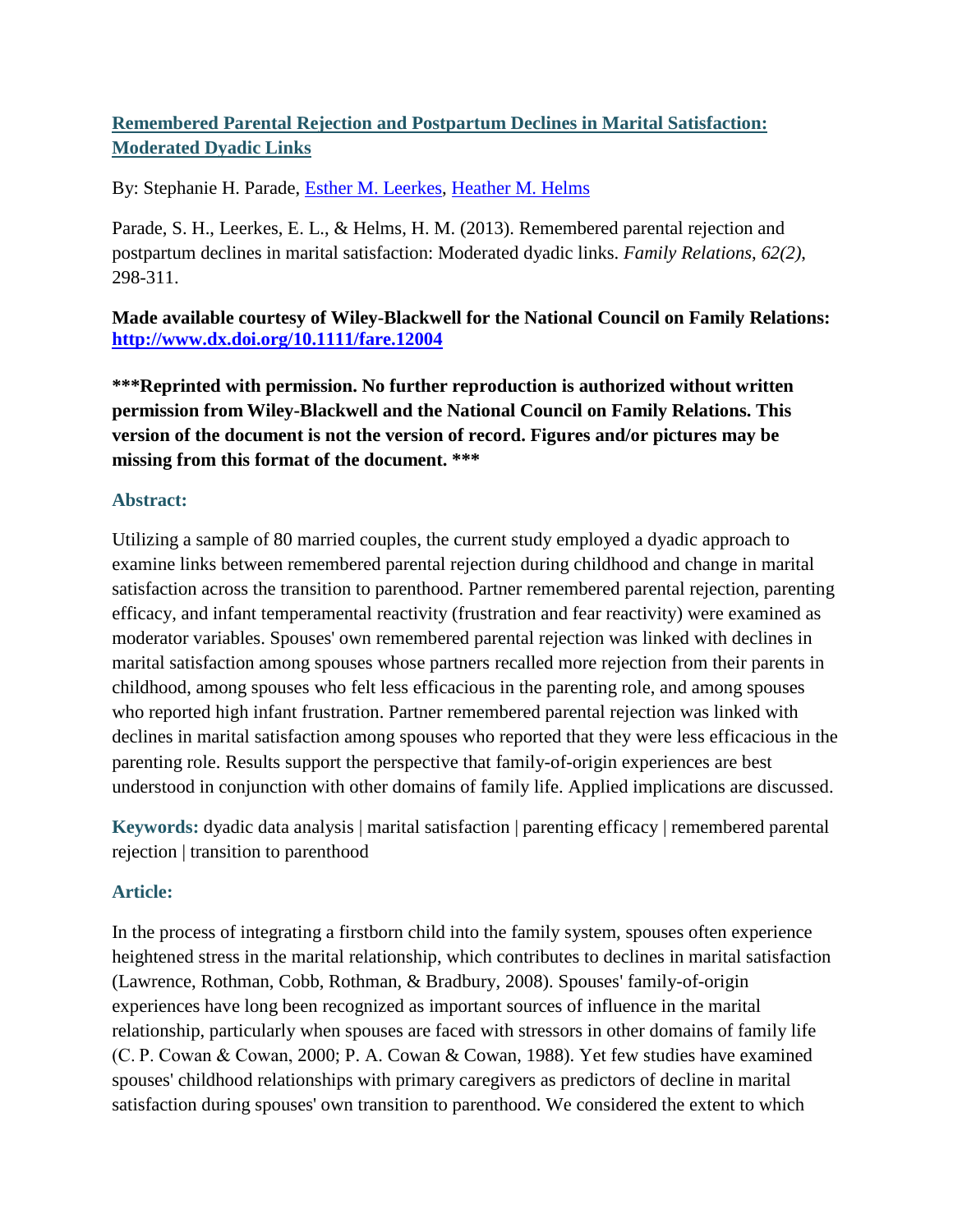husbands' and wives' remembered parental rejection predicted change in their own and their partner's marital satisfaction across the transition to parenthood. Partner-remembered parental rejection, parenting efficacy, and infant temperamental reactivity (fear and frustration) were examined as moderator variables.

Remembered parental rejection is conceptualized as spouses' memories of parental behavior, specifically memories of parental disapproval, emotional unavailability, and indifference in childhood (Rohner, 2004). Indicators include husbands' and wives' recollections of whether their own parents were emotionally cold to them, whether they felt as if their parents did not want them, and whether their parents ignored them. Remembered parental rejection is conceptually distinct from adult attachment security, which is determined by the manner in which adults make meaning of their childhood experiences, rather than actual parental behavior (Hesse, 2008). The experience of rejection in childhood may contribute to an insecure attachment style, although not all adults who recall rejection from their parents in childhood are less secure in their attachment representations of parental figures (Crowell, Treboux, & Waters, 1999). Therefore, remembered parental rejection and attachment security are distinct constructs.

Previous research examining links between remembered parental rejection and change in marital satisfaction across the transition to parenthood has primarily considered these associations within the individual (e.g., Belsky & Isabella, 1985). It has, however, long been recognized that spouses are interdependent, and each spouse's experiences have the capacity to influence the other (Thibaut  $\&$  Kelley, 1959). The current study makes an important contribution to the family literature by examining change in marital satisfaction across the transition to parenthood utilizing a *dyadic approach*. We considered both actor and partner effects of remembered parental rejection simultaneously. Actor effects are intra-individual processes that occur when one aspect of the individual influences his or her own relationship functioning (Kenny, Kashy,  $\&$ Cook, 2006). Spouses' own reports of remembered parental rejection were expected to contribute to spouses' own reports of change in marital satisfaction. Partner effects are inter-individual processes that occur when one aspect of an individual influences his or her partner's relationship functioning. Partner-remembered parental rejection was expected to contribute to spouses' own reports of change in marital satisfaction

# **Remembered Parental Rejection and Marital Satisfaction**

The five-domain model of marital and family adaptation across the transition to parenthood (C. P. Cowan & Cowan, 2000; P. A. Cowan & Cowan, 1988) draws attention to the importance of considering family-of-origin influences on marital satisfaction, both independently and in conjunction with other factors during this time. The five domains posited to influence family and marital functioning are (a) characteristics of the spousal relationship and established patterns of spousal communication; (b) individual characteristics of each spouse, including feelings of selfefficacy in the parenting role; (c) characteristics of each spouse's relationship with the infant as well as the role of infant temperament; (d) stressors and supports from external sources of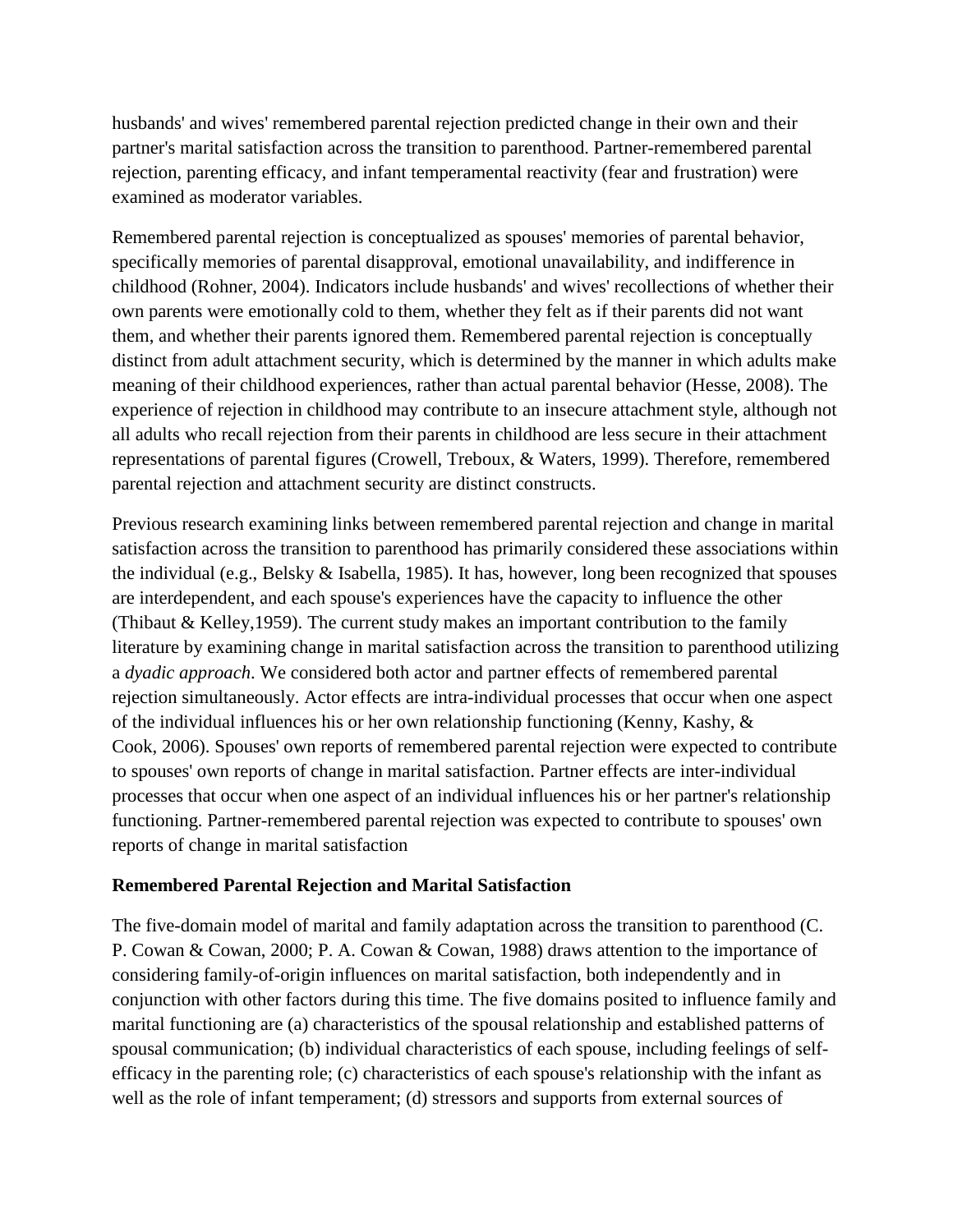influence, such as careers; and (e) family-of-origin characteristics, including each spouse's relationship with his or her own parents during childhood. We considered three of the five domains in the current study, including family-of-origin characteristics (remembered parental rejection), individual spousal characteristics (parenting efficacy), and infant temperament (frustration and fear reactivity).

P. A. Cowan and Cowan (1988), C. P. Cowan and Cowan (2000), and others (Rohner, 2004; Rohner, Khaleque, & Cournoyer, 2007) posited that childhood experiences with parents shape expectations and beliefs about close relationships that individuals carry forward into adulthood. Individuals who experienced parental rejection are thought to believe that they are unworthy of love and satisfaction in their close relationships because of impaired self-esteem and are thought to interpret the actions of others in a negative light to confirm a negative worldview that others are untrustworthy (Rohner, 2004; Rohner et al., 2007). Indeed, retrospective reports of rejection from parents in childhood are negatively correlated with spouses' self-reports of marital quality (Truant, Herscovitch, & Lohrenz, 1987), and observed nurturant-involved parenting in adolescence, an antithesis of rejection, is associated with more positive evaluations of romantic relationships in young adulthood (Donnellan, Larsen-Rife, & Conger, 2005). Although familyof-origin experiences are thought to exert influence on marital relations throughout adulthood (Bowen, 1978; Framo, 1992), the experience of parental rejection in childhood is thought to become more salient across the transition to parenthood as spouses become parents themselves (C. P. Cowan & Cowan,2000; P. A. Cowan & Cowan, 1988). Thus, both actor and partner effects of remembered parental rejection may contribute to change marital satisfaction across the transition to parenthood.

Evidence supporting the potential for an actor effect of remembered parental rejection on change in marital satisfaction across the transition to parenthood is mixed. Women who recall more rejection from their parents during childhood experience greater declines in marital satisfaction following the birth of a new baby than women who recalled less rejection from their parents (Belsky & Isabella, 1985); however, this association is not significant among men (Belsky & Isabella, 1985) and has not been consistently replicated across samples (e.g., Wallace & Gotlib, 1990). Evidence supporting a partner effect of remembered parental rejection on change in marital satisfaction across the transition to parenthood is limited; no previous studies have specifically examined partner effects of remembered parental rejection across this transition. Among adolescent primiparous couples, partners' prenatal appraisals of the parent-child relationship (a composite score for appraisals of relationships with mothers and father combined) exerted an effect on the adolescent's own appraisals of the romantic relationship (Florsheim et al., 2003). Men's positive appraisals of their relationships with their parents were positively associated with women's positive prenatal appraisals of the romantic relationship. Similarly, women's positive appraisals of their relationships with their parents were positively associated with positive change in men's appraisals of the romantic relationship from the prenatal period to 13 months postpartum. These effects, although focused on positive appraisals of the parent-child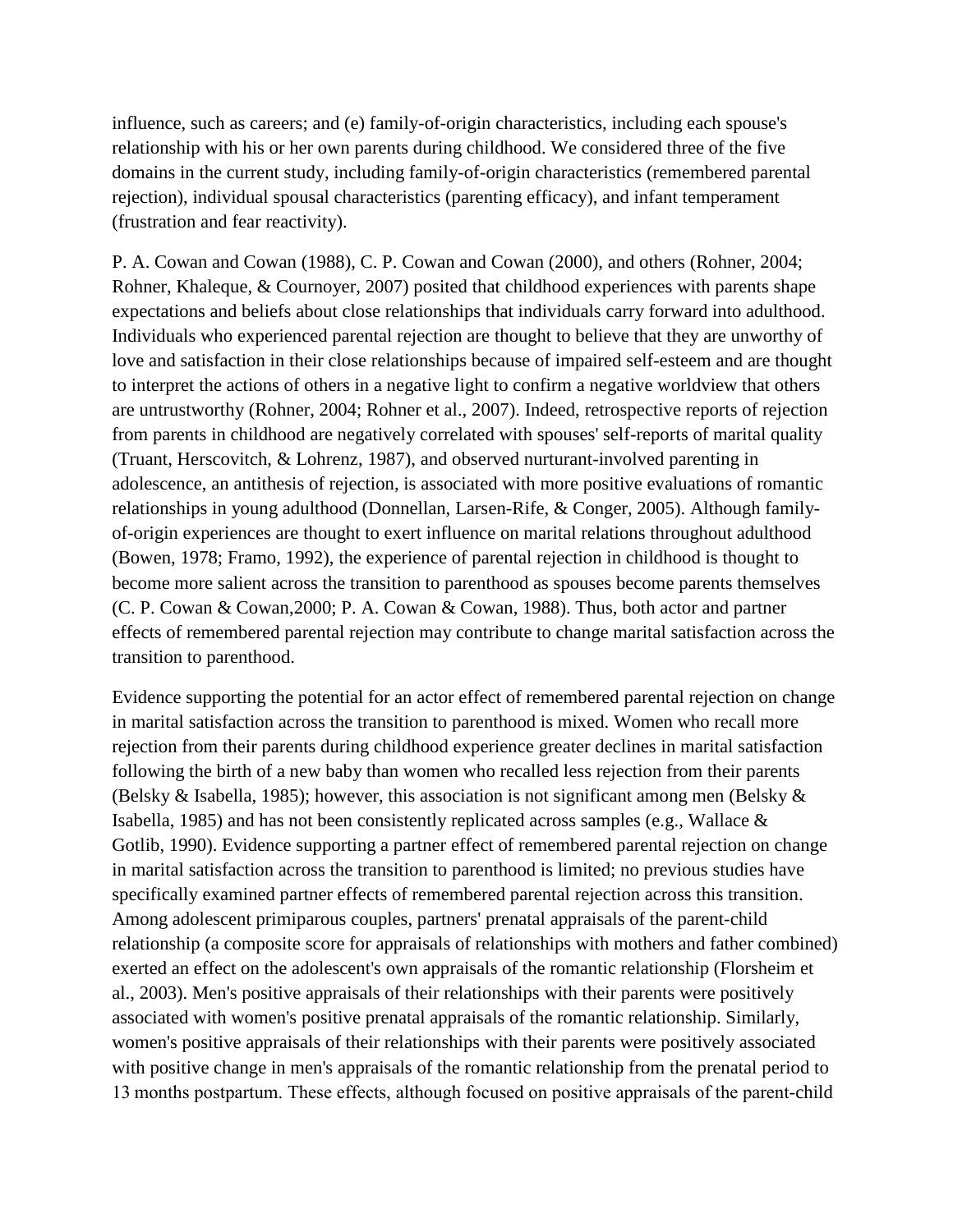relationship, offer support for the possibility that remembered parental rejection exerts a partner effect on marital satisfaction among married adult couples. Collectively, this prior research underscores the need for additional research to clarify seemingly contradictory findings in the literature regarding the actor effect and additional research to specifically examine the partner effect of remembered parental rejection.

It is possible that remembered parental rejection exerts actor and partner effects under the conditions of other factors during this time. Indeed, the five-factor model posits that family-oforigin experiences impact marital satisfaction in conjunction with the other four domains, including the two other domains of interest in the present study, feelings of efficacy in the parenting role and infant temperament (C. P. Cowan & Cowan, 2000; P. A. Cowan & Cowan, 1988). Partner-remembered parental rejection, low parenting efficacy, and high infant temperamental reactivity (frustration and fear reactivity) may exacerbate actor and partner effects of remembered parental rejection on change in marital satisfaction across the transition to parenthood. Therefore, we consider the interconnection of each of the three domains (family-oforigin characteristics, individual spousal characteristics, and infant temperament) in our examination of remembered parental rejection.

First, the interconnection of each individual spouse's family-of-origin characteristics should be considered (C. P. Cowan & Cowan, 2000). Actor and partner effects of remembered parental rejection may interact to predict change in marital satisfaction across the transition to parenthood. Couples in which both spouses recall high levels of rejection from their parents in childhood may experience greater declines in marital satisfaction across the transition to parenthood than when only one spouse recalls high levels of parental rejection (C. P. Cowan & Cowan, 2000). The collective experience of rejection in childhood may be particularly detrimental for marital satisfaction as spouses undergo the transition to parenthood. No previous research has considered the interaction of actor- and partner-remembered parental rejection as a predictor of change in marital satisfaction across the transition to parenthood.

Second, the interconnection of family-of-origin characteristics and individual spousal characteristics should be considered (C. P. Cowan & Cowan, 2000; P. A. Cowan & Cowan, 1988). Parenting efficacy, which is defined as an individual's confidence in him- or herself as a parent (Teti & Gelfand, 1991) may moderate links between remembered parental rejection and change in marital satisfaction (C. P. Cowan & Cowan, 2000). Among spouses who are less efficacious in the parenting role, memories of rejection from parents in childhood may become more salient to current experiences as they rely on conceptualizations of themselves in domains outside of parenting as a coping strategy. Spouses who are less efficacious in the parenting role may also be more likely to draw upon their own childhood experiences as they strive to develop parenting practices that bolster their feelings of efficacy. Although no previous studies have tested the potential moderating effect of parenting efficacy in the association of remembered parental rejection and change in marital satisfaction across the transition to parenthood, spouses with low parenting efficacy have more difficulty coping with postpartum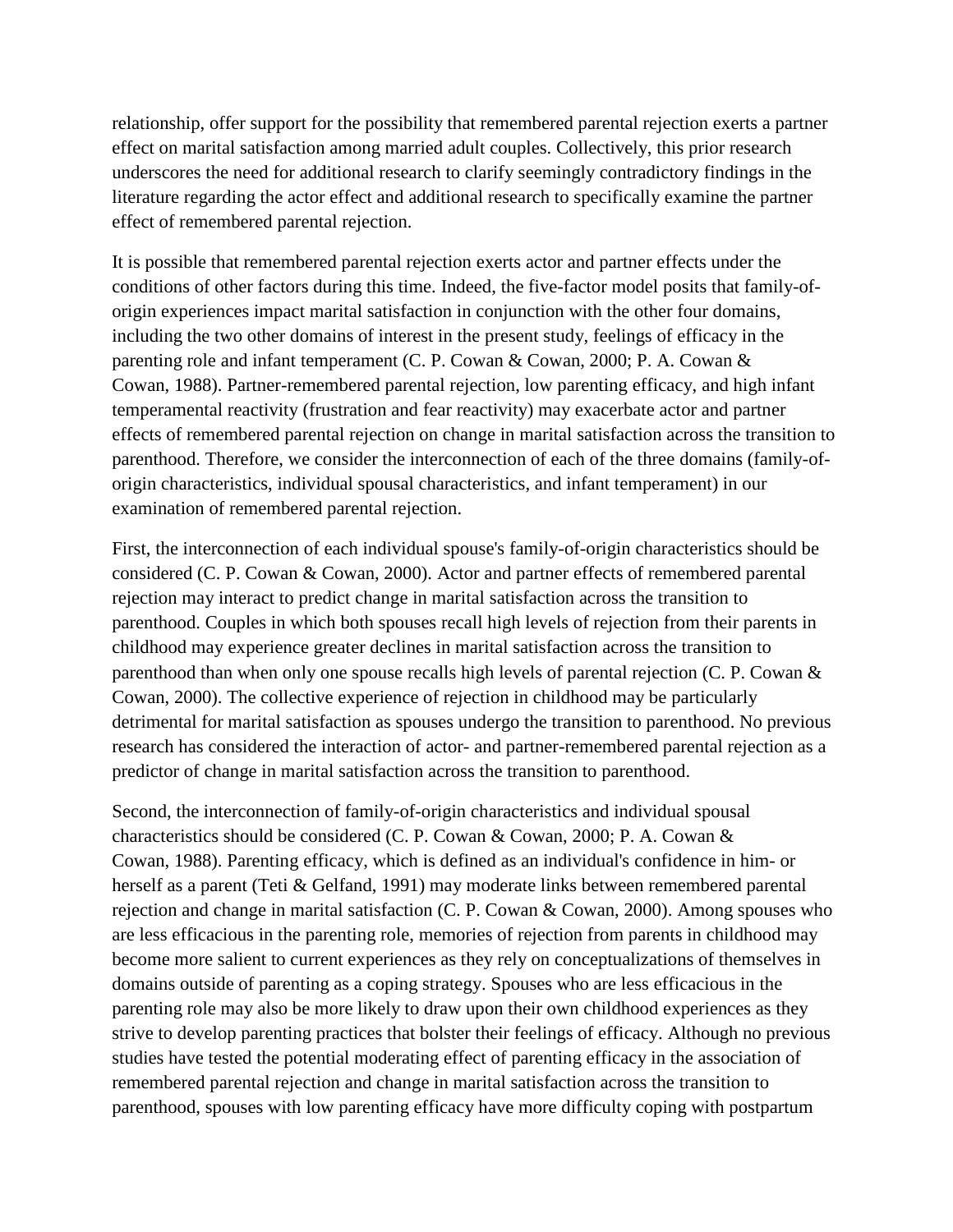stressors, including low social support and a difficult infant temperament (Cutrona & Troutman, 1986; Leerkes & Crockenberg, 2002).

Third, the interconnection of family-of-origin characteristics and infant temperament should be considered (C. P. Cowan & Cowan, 2000; P. A. Cowan & Cowan, 1988). Infant temperamental reactivity, specifically, infant frustration and fear reactivity, may moderate links between remembered parental rejection and change in marital satisfaction. Infants who are easily frustrated and reactive to fearful contexts may require more care than infants low on frustration and fear reactivity, and couples whose infants require more care may experience greater changes in family routines and shared couple time. This may contribute to sharper declines in marital satisfaction as partners attempt to maintain homeostasis in the face of these changes (Papousek & von Hofacker, 1998). Consequently, high infant frustration and fear reactivity may exacerbate actor and partner effects of remembered parental rejection on change in marital satisfaction. Although no previous research has examined infant temperament as a moderator of actor and partner effects of remembered parental rejection on change in marital satisfaction, remembered paternal rejection was associated with postpartum depressive symptoms only among women whose infants were high on infant temperamental reactivity (Crockenberg & Leerkes, 2003).

# **The Current Study**

In sum, we hypothesized that spouses who recalled more rejection from their parents during childhood would experience greater declines in marital satisfaction than spouses who recalled less rejection and that spouses whose partners recalled more rejection would experience greater declines in marital satisfaction than spouses whose partners recalled less rejection. Furthermore, consistent with the five-domain model (C. P. Cowan & Cowan, 2000; P. A. Cowan & Cowan, 1988), we hypothesized that effects of remembered parental rejection would be best understood in conjunction with other domains of family life. Partner-remembered parental rejection was hypothesized to exacerbate the actor effect of spouses' own remembered rejection on their marital satisfaction. Low parenting efficacy and high infant temperamental reactivity (frustration and fear reactivity) were expected to exacerbate actor and partner effects of remembered parental rejection. Given that depressive symptoms are associated with both remembered parental rejection and marital satisfaction in the postpartum period (Crockenberg & Leerkes, 2003; O'Hara & Swain, 1996), we treated spouses' depressive symptoms as a covariate in all analyses.

To our knowledge the current study is the first to examine actor and partner effects of remembered parental rejection utilizing a dyadic approach while also considering the potential moderating effects of other domains of family life. Understanding potential moderating effects of partner-remembered parental rejection, parenting efficacy, and infant temperamental reactivity (frustration and fear reactivity) has the potential to inform clinical practice with spouses undergoing the transition to parenthood. For example, bolstering parenting efficacy may buffer spouses against declines in marital satisfaction in the context of remembered parental rejection.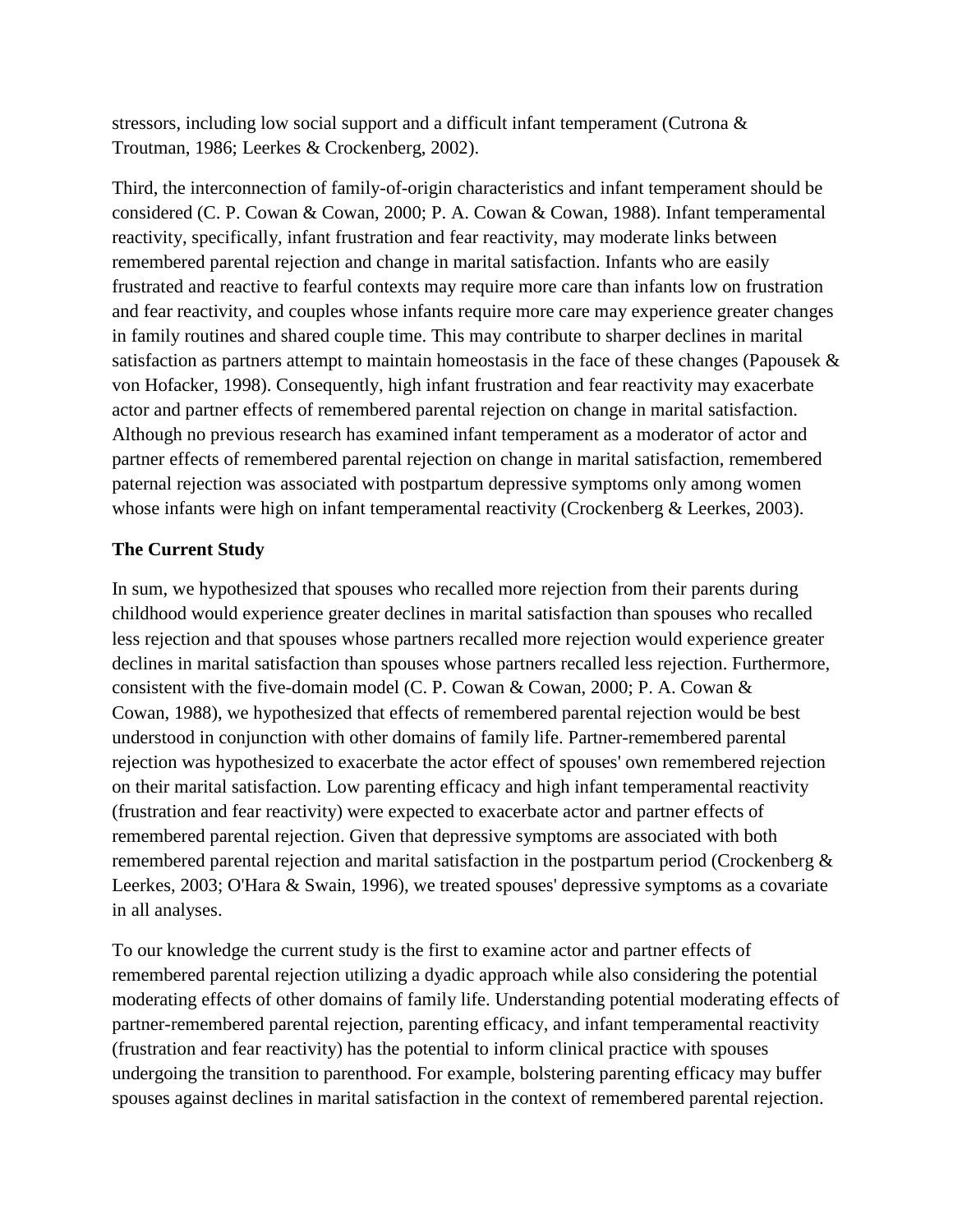Finally, results of the current study have the potential to contribute to a greater understanding of the mechanisms that underlie the success of preventative interventions for spouses undergoing the transition to parenthood (e.g., Schultz, Cowan, & Cowan, 2006).

### **Method**

### **Sample**

Data were drawn from a study of the antecedents of maternal sensitivity. One hundred thirty-four primiparous women and 95 of their romantic partners participated in the larger study. Wives whose husbands participated ( $n = 95$ ) were more likely to be White,  $\chi^2(1) = 13.37, p < 0.01$ , reported more marital satisfaction in the prenatal period,  $t(32.77) = -2.94$ ,  $p < .01$ , reported fewer prenatal depressive symptoms, $t(132) = 2.00$ ,  $p < .05$ , were older,  $t(54.48) = -4.05$ ,  $p < .01$ , and had more years of education,  $t(53.80) = -4.61$ ,  $p < .01$ , and higher family incomes,  $t(132) = -2.79$ ,  $p < .01$ , than wives whose husbands did not participate ( $n = 39$ ). Importantly, however, there were no differences between wives whose husbands did and did not participate based on wives' marital satisfaction in the postpartum period, *t*(132) = −1.80,*ns*, or wives' remembered rejection from parents,  $t(132) = 0.48$ , *ns*, in childhood. Of the 95 couples who participated, 8 had children from a previous relationship, and 7 were cohabiting or dating. Thus, the sample for the current study was composed of 80 married couples in which both partners were currently undergoing the transition to parenthood. Wives ranged in age from 22 to 40  $(M=29.61)$  and were predominantly White (88%) or African American (9%), and the majority had at least a Bachelor's degree (81%). Husbands ranged in age from 22 to 43 (*M* = 30.79) and were predominantly White (88%) or African American (9%), and the majority also had at least a Bachelor's degree (71%). Family income ranged from \$20,000 to \$190,000 (median = \$75,000). Sixty-two percent of infants were male.

# **Procedure**

Procedures were approved by the Institutional Review Board at The University of North Carolina at Greensboro. First-time expectant couples were recruited from childbirth education classes in the surrounding county. Research assistants visited the childbirth classes, gave a short presentation about the study, and collected contact information from interested parties. Wives were screened over the telephone to determine if they met the inclusion criteria of primiparity. Eligible couples were mailed two questionnaire packets to be completed separately by each spouse, which included consent forms, a demographic questionnaire, and questionnaires to assess remembered parental rejection, satisfaction in the current romantic relationship, and depressive symptoms. Wives returned their own and their partner's sealed questionnaire packet when they visited the family observation laboratory for an interview related to the larger study. At 6 months postpartum, participants completed a second questionnaire packet that included measures of parenting efficacy, infant temperament, and marital satisfaction.

#### **Measurement**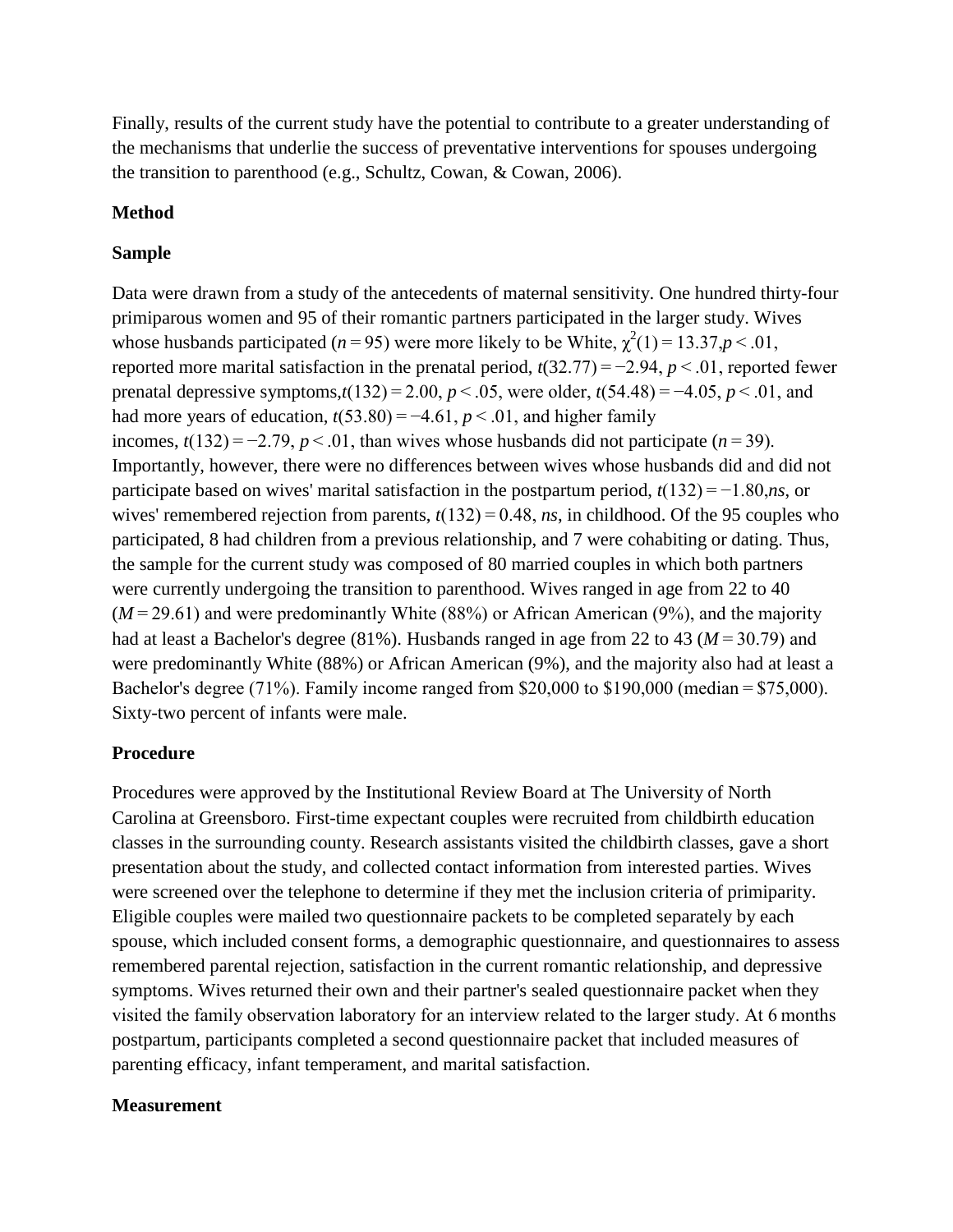### **Remembered parental rejection**

The Parental Bonding Inventory-Care Subscale (PBI-Care; Parker, Tupling, & Brown, 1979) was completed by both spouses prenatally to assess recollections of rejection from mothers and fathers in childhood. Participants were asked to think back to the first 16 years of their lives and to indicate how well 12 items (e.g., "made me feel as if I wasn't wanted") described their mother and father on a 4-point scale from 1 (*very unlike*) to 4 (*very like*). Adult children's reports on the PBI-Care subscale correlate at .44 with parents' reports of their own behavior (Parker, 1981), the subscale has a test-retest reliability of .76 across 3 weeks, and reports on the PBI-Care subscale are stable between 3 days and 30 months postpartum (Gotlib, Mount, Cordy, & Whiffen, 1988). Items on the mother and father scales were averaged after reverse scoring appropriate items to compute scores for remembered maternal rejection ( $\alpha$  = .94 for wives, .90 for husbands) and remembered paternal rejection ( $\alpha$  = .95 for wives, .94 for husbands). Given the perspective that relationships with both mothers and fathers in childhood creates a socialization context for offspring development (Jessor, 1998) and that there were no specific hypotheses regarding remembered rejection from mothers versus fathers, scores for remembered maternal and paternal rejection were averaged to compute scores for each partner for remembered rejection from parents during childhood. This allowed us to maintain an appropriate subject-to-predictor ratio. Correlations between remembered maternal and paternal rejection were significant (*r* = .36 and .62 for wives and husbands, respectively, both  $p < .01$ ).

# **Depressive symptoms**

The Center for Epidemiologic Studies-Depression Scale (CES-D; Radloff, 1977) was completed by both partners in the prenatal period to assess depressive symptoms. Participants were asked to indicate how often they experienced 20 moods and feelings (e.g., "I felt depressed") during the past week on a 4-point scale from 0 (*never*) to 3 (*always*). Scores on the CES-D converge with the Beck Depression Inventory (Spitzer, Endicott, & Robins, 1978). Items on this scale were summed, after reverse scoring appropriate items, to compute scores for prenatal depressive symptoms ( $\alpha$  = .85 for wives, .82 for husbands). Although the continuous measure was used for data analyses, 15 wives (19%) and 11 husbands (14%) had depression scores that were above the clinical cutoff ( $\geq$  a score of 16).

# **Parenting efficacy**

A revised version of the Parenting Efficacy Scale (Teti & Gelfand, 1991) was completed by both partners at 6 months postpartum to assess parenting efficacy. Participants were asked to rate how good they felt they were at nine child-care activities (e.g., feeding an infant) and one global evaluation of parenting, on a 4-point scale from 1 (*not good at all*) to 4 (*very good*). The original version of this scale has demonstrated concurrent validity with the Parenting Sense of Competence Scale, *r* = .75 (Teti & Gelfand, 1991). Items were averaged to compute scores for parenting efficacy ( $\alpha$  = .80 for wives, .73 for husbands).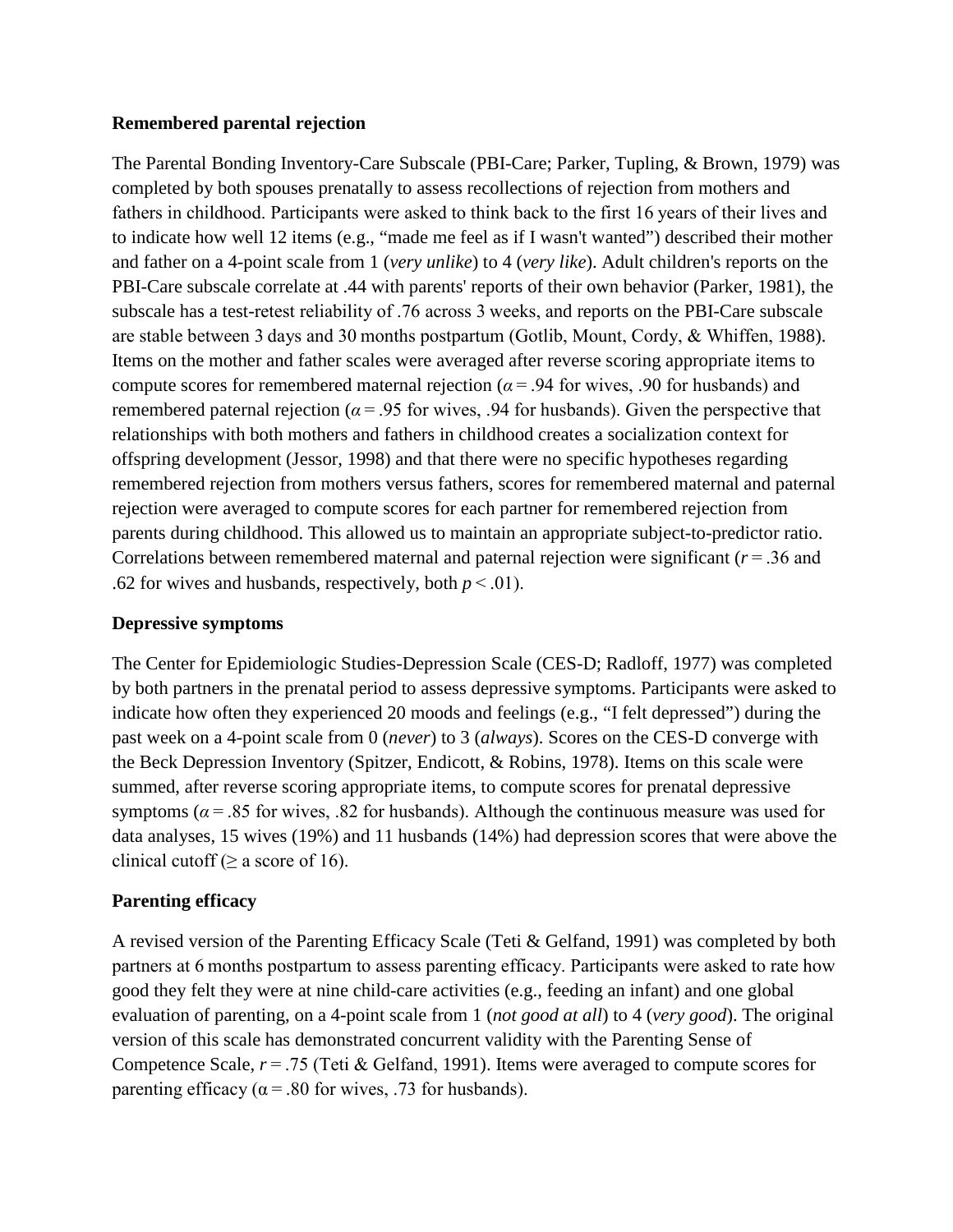#### **Infant temperamental reactivity**

The Infant Behavior Questionnaire-Revised (IBQ-R; Gartstein & Rothbart, 2003) was completed by both partners at 6 months postpartum to assess perceptions of infant reactivity in frustrating and fearful contexts. Participants were asked to rate the frequency of 191 infant behaviors (e.g., "cried") on a 7-point scale from 1 (*never*) to 7 (*always*). Interrater reliability between mother and father reports on the IBQ-R and convergent validity with observed indices of temperament have been demonstrated (Gartstein & Rothbart, 2003; Parade & Leerkes,2008). Items from the distress to limitations (16 items) and fear (16 items) subscales was averaged to compute scores for wives'  $(\alpha = .76$  and .87) and husbands' ( $\alpha = .71$  and .88) perceptions of infant frustration and fear reactivity, respectively. Given the perspective that perceptions of reality may be more salient than reality itself (Blumer, 1986), spouses' reports were maintained as separate indicators rather than combined to form a composite.

### **Marital satisfaction**

The Aspects of Married Life Questionnaire (Huston, McHale, & Crouter, 1986) was completed by each partner in the prenatal period and at 6 months postpartum to assess satisfaction with various aspects of marriage. Participants were asked to indicate their level of satisfaction in eight domins of their relationship (e.g., "Marital Communication: How satisfied are you with how well the two of you talk over important and unimportant issues?") on a 7-point scale from 1 (*extremely dissatisfied*) to 7 (*extremely satisfied*). Items on these scales were averaged to compute scores for marital satisfaction in the prenatal period ( $\alpha$  = .83 for wives, .72 for husbands) and at 6 months postpartum ( $\alpha$  = .86 for wives, .90 for husbands).

#### **Results**

# **Preliminary Analyses**

Missing data were imputed using the NORM (Schafer, 1999) software program. Predictor variables, dependent variables, and demographics were included in the imputation model to maintain associations between the variables of interest. Less than 5% of data was missing overall; however, 6 wives and 11 husbands did not complete measures of marital satisfaction and parenting efficacy at the postpartum assessment. Little's Missing Completely at Random test (Little, 1988) demonstrated that the data were missing completely at random,  $\chi^2$  (324) = 347.88, *ns*; therefore, we used multiple imputation to replace missing values. Descriptive statistics and correlations between the variables of interest were calculated and are displayed in Table 1. Means for study variables were consistent with previous research examining the transition to parenthood (Crockenberg & Leerkes, 2003; Lawrence et al., 2008); spouses were generally more satisfied than dissatisfied in their marriages and generally reported low levels of rejection from their parents in childhood. Paired *t* tests were used to compare wives' and husbands' scores on the same measures. There were no differences between husbands and wives on their reports of remembered parental rejection, prenatal depressive symptoms, prenatal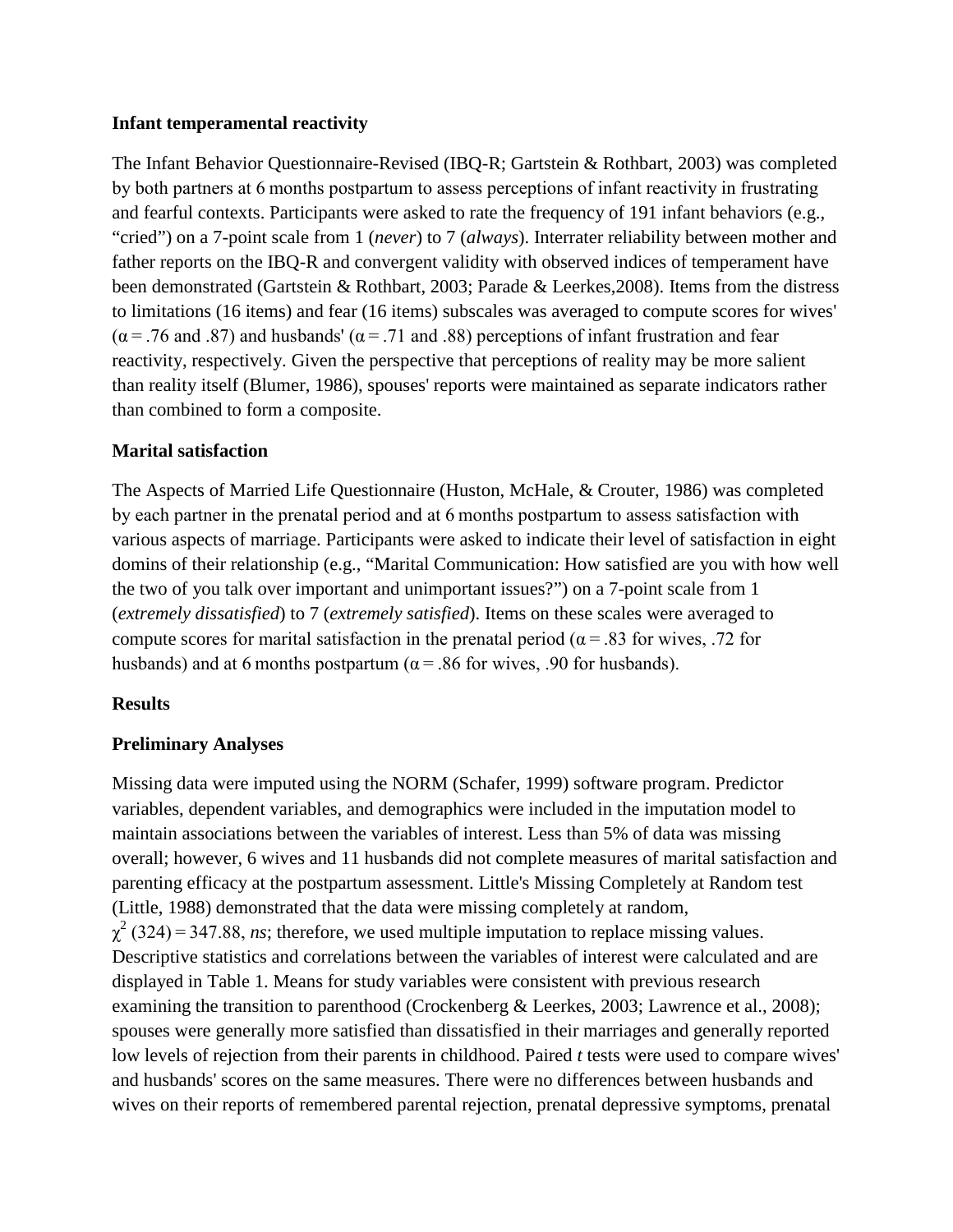marital satisfaction, and postnatal marital satisfaction,  $t(79) = 0.16$ ,  $t(79) = 1.38$ ,  $t(79) = 1.08$ , and *t*(79) = −0.00, respectively, all *ns*. In contrast, mothers reported greater parenting efficacy than did fathers,  $t(79) = 4.83$ ,  $p < .01$  (means are displayed in Table 1). Age, education, infant gender, and prenatal depressive symptoms were examined as possible covariates. Neither husbands' nor wives' age or education nor infant gender were associated with remembered parental rejection or with postpartum marital satisfaction. In contrast and consistent with previous research, prenatal depressive symptoms were associated with both marital satisfaction at 6 month postpartum and remembered parental rejection, offering further support for its treatment as a covariate.

# **[Table 1 Omitted]**

### **Remembered Parental Rejection and Marital Satisfaction**

To examine actor and partner effects of remembered parental rejection on change in marital satisfaction, we used the Actor-Partner Interdependence Model (APIM) and multilevel modeling in SPSS (see Kenny et al., 2006, for a detailed explanation of dyadic data analyses, including the APIM). The APIM is an appropriate method to use for the current study because it allows for adjustment of dependencies that are associated with dyadic data. In all APIM models, spouses were nested within dyads; therefore, the dyad was the unit of analysis. Moderation effects were tested using the APIM method as well; variables were mean-centered prior to the construction of interaction terms and prior to testing the APIM model. Both actor and partner effects were tested simultaneously. When using the APIM in SPSS, the Satterthwaite (1946) method is used to compute the degrees of freedom (Kenny et al., 2006); degrees of freedom for intercepts and slopes vary across models and range between the number of couples  $(n = 80)$  and the number of spouses  $(n = 160)$  in each analysis. For example, degrees of freedom for the actor effect of remembered parental rejection was 137 in the main effects model. To capture change in marital satisfaction across the transition to parenthood, we controlled for each spouse's prenatal marital satisfaction in each APIM model predicting his or her own marital satisfaction at 6 months postpartum. We also controlled for each spouse's prenatal depressive symptoms predicting his or her own marital satisfaction at 6 months. Estimates provided from the APIM results are unstandardized regression coefficients. Power to detect two-way interactions in the APIM models exceeded .80 for medium and large effect sizes assuming an alpha level of .05. Significant interaction terms were probed using procedures outlined by Aiken and West (1991). To probe interactions with partner-remembered parental rejection, simple slopes were calculated at low (a score of 2 on the  $1 - 4$  scale) and high (a score of 4 on the  $1 - 4$  scale) levels of partners' remembered parental rejection. To probe interactions with parenting efficacy, simple slopes were calculated at low (a score of 2 on the  $1 - 4$  scale) and high (a score of 4 on the  $1 - 4$ scale) levels of parenting efficacy. To probe interactions with infant temperament, simple slopes were calculated at low (a score of 2 on the  $1 - 7$  scale) and high (a score of 6 on the  $1 - 7$  scale) levels of infant frustration and low (a score of 2 on the  $1 - 7$  scale) and high (a score of 6 on the 1 – 7 scale) levels of infant fear reactivity.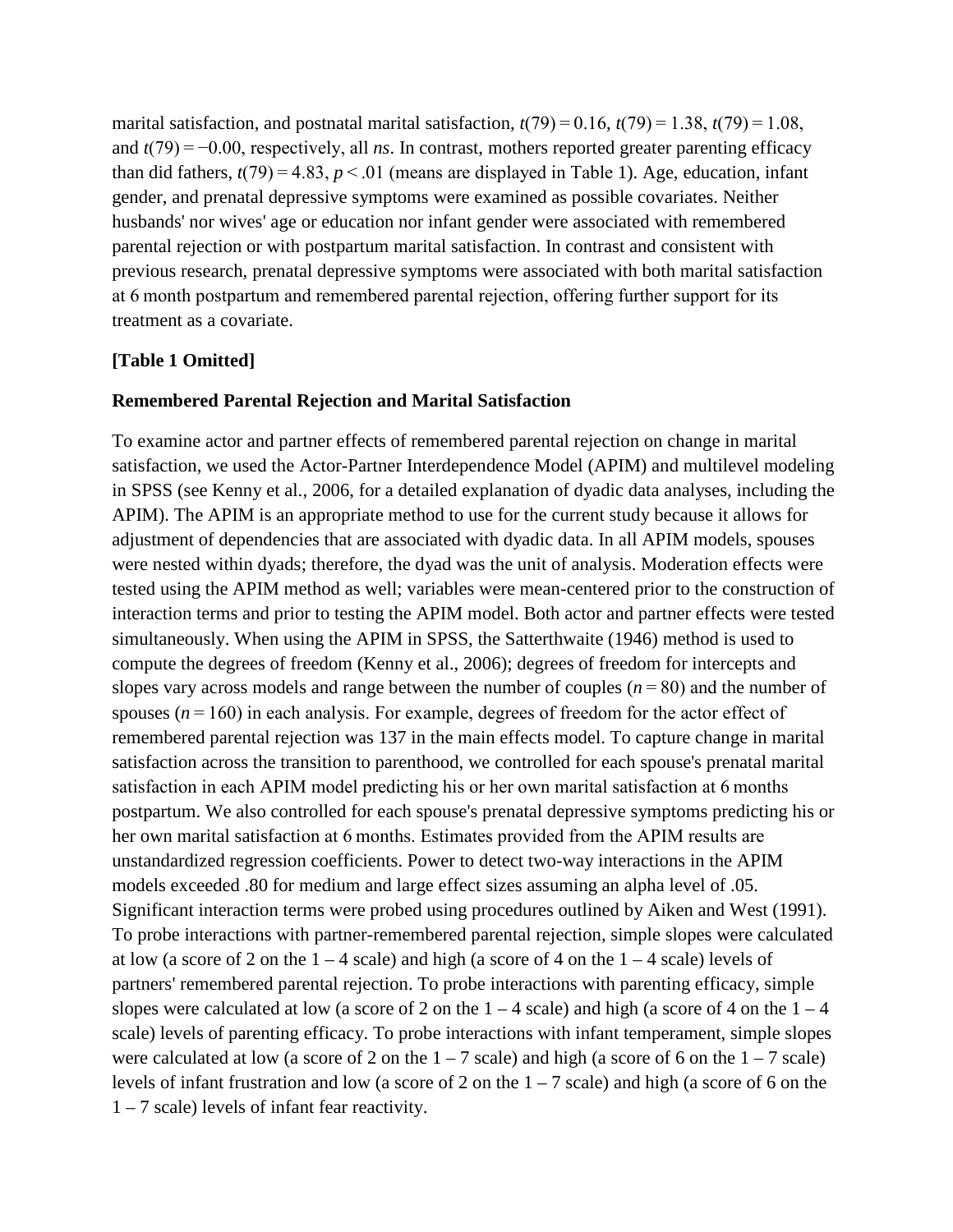Although husbands and wives are conceptually distinguishable based upon gender, it was possible that the spouses in the current study were not empirically distinguishable (Kenny et al., 2006). Therefore, we tested the distinguishability of the data using procedures outlined by Kashy and Donnellan (2012). A model in which the means, variances, and covariances were set to be equal between husbands and wives (indistinguishable dyads) was compared to a model in which the parameters were free to vary (distinguishable dyads) and a chi-square difference test was used to determine whether there was a significant difference in model fit. The chi-square difference test was not significant,  $\chi^2(4) = 2.18$ , *ns*; therefore, the APIM for indistinguishable dyads was used to maximize power to detect significant effects (Kenny et al., 2006). Because the dyads were indistinguishable, the intraclass correlation was used to examine nonindependence or the proportion of variance in marital satisfaction that was due to the dyad (Kenny et al., 2006).

In the first model, we tested the actor and partner effects of remembered parental rejection on change in marital satisfaction as main effects. Controlling for spouses' prenatal marital satisfaction and depressive symptoms and as illustrated in Model 1 in Table 2, neither actor- nor partner-remembered parental rejection predicted change in marital satisfaction.

# **[Table 2 Omitted]**

In the second model we tested partner-remembered parental rejection as a moderator of the actor effect of remembered parental rejection on change in marital satisfaction. As illustrated in Model 2 of Table 2, there was a significant interaction between spouses' own remembered parental rejection and their partners' remembered parental rejection. As illustrated in Panel 1 of Figure 1, the actor effect of remembered parental rejection predicted declines in marital satisfaction among spouses whose partners recalled high levels of parental rejection in childhood (*B* = −.41, *SE* = .16, *p* < .05), but not among spouses whose partners recalled low levels of parental rejection  $(B = .07, SE = .15, ns)$ .

# **[Figure 1 Omitted]**

In the third model, we tested parenting efficacy as a moderator of the actor and partner effects of remembered parental rejection. As illustrated in Model 3 of Table 2, the interaction between partner-remembered parental rejection and actor reports of parenting efficacy was significant, and the interaction between actor-remembered parental rejection and actor reports of parenting efficacy approached significance  $(p = .06)$ . Given difficulties detecting interaction effects in nonexperimental designs (Whisman & McClelland, 2005), both interaction terms were interpreted. As illustrated in Panel 2 of Figure 1, the actor effect of remembered parental rejection predicted declines in marital satisfaction among spouses who reported low levels of parenting efficacy ( $B = -0.52$ ,  $SE = 0.27$ ,  $p < 0.05$ ), but not among spouses who reported high levels of parenting efficacy  $(B = .09, SE = .13, ns)$ . Likewise, as illustrated in Panel 3 of Figure 1, the partner effect of remembered parental rejection predicted declines in marital satisfaction among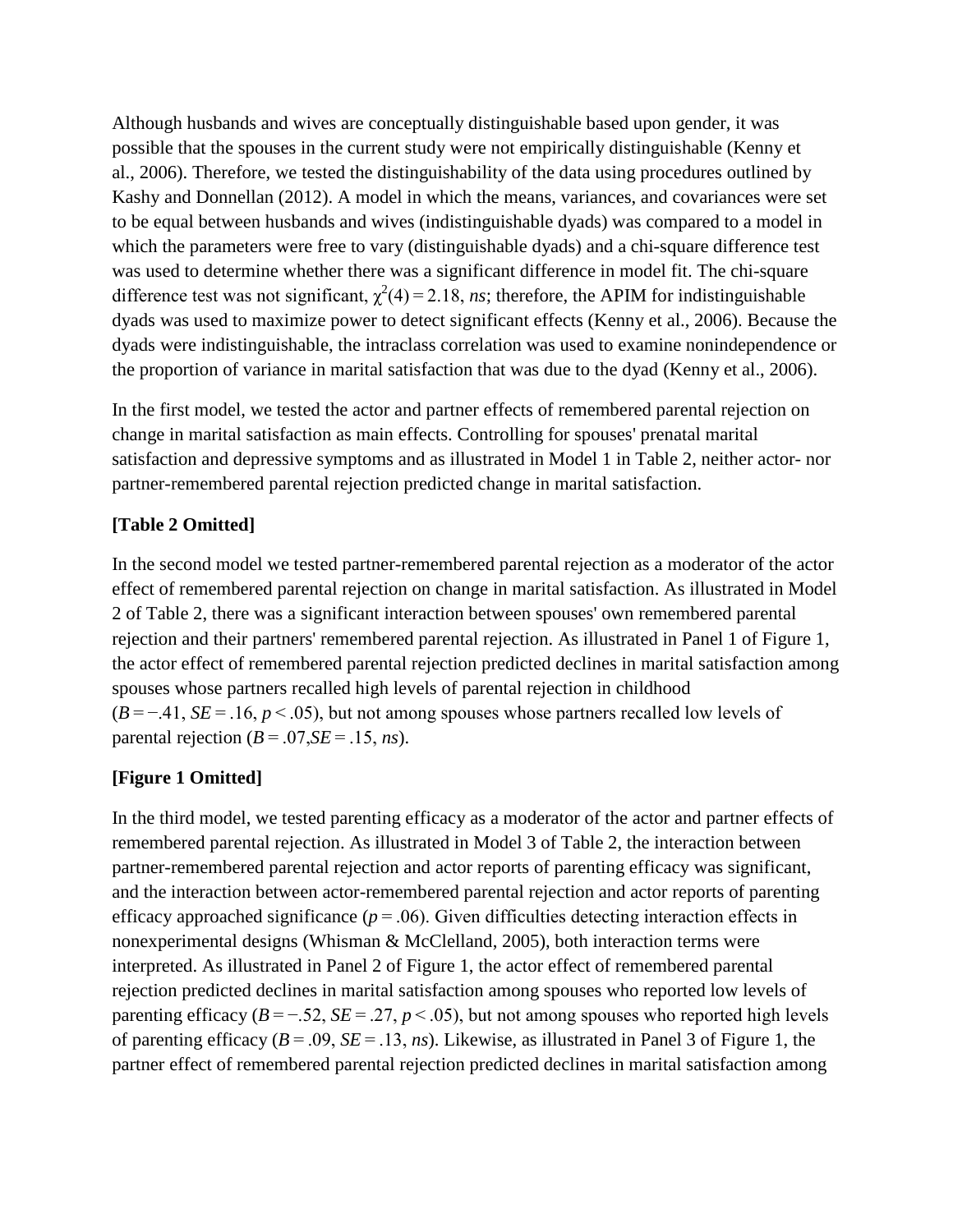spouses who reported low levels of parenting efficacy  $(B = -0.6, SE = 0.26, p < 0.05)$ , but not among spouses who reported high levels of parenting efficacy  $(B = .22, SE = .13, ns)$ .

In the fourth and fifth models, two indicators of infant temperamental reactivity (frustration and fear) were tested as moderators of the actor and partner effects of remembered parental rejection on change in marital satisfaction. As illustrated in Model 4 of Table 2, the interaction between actor-remembered parental rejection and actor perceptions of infant frustration was significant. As illustrated in Panel 4 of Figure 1, the actor effect of remembered parental rejection predicted declines in marital satisfaction among spouses who perceived high infant frustration (*B* = −.34, *SE* = .15, *p* < .05), but not among spouses who perceived low infant frustration  $(B = .14, SE = .09, ns)$ . In contrast, the interaction between partner-remembered parental rejection and partner perceptions of infant frustration was nonsignificant, and, as illustrated in Model 5 of Table 2, the interaction of actor-remembered parental rejection and actor perceptions of infant fear reactivity and the interaction of partner-remembered parental rejection and actor perceptions of infant fear reactivity were both nonsignificant.

In sum, neither actor- nor partner-remembered parental rejection predicted change in marital satisfaction as main effects. Rather, remembered parental rejection predicted change in marital satisfaction in conjunction with risk factors in other domains of family life. There was a significant actor effect of remembered parental rejection only when partner-remembered parental rejection was high and spouses' own perceptions of infant frustration were high. There was a significant partner effect of remembered parental rejection on change in marital satisfaction only when spouses' own parenting efficacy was low. Infant fear reactivity did not moderate links.

#### **Discussion**

Spouses tend to experience declines in marital satisfaction across the transition to parenthood (Lawrence et al., 2008); however, there is substantial variability in spouses' trajectories of change in marital satisfaction during this time (Belsky & Kelley, 1994; Lawrence et al.,2008). Drawing upon the five-domain model of marital and family adaptation across the transition to parenthood (C. P. Cowan & Cowan,2000; P. A. Cowan & Cowan, 1988), the current study examined the possibility that experiences in the family of origin exert an influence on marital satisfaction across the transition to parenthood while utilizing a dyadic approach. The experience of parental rejection in childhood is thought to become more salient as spouses become parents themselves (C. P. Cowan & Cowan, 2000; P. A. Cowan & Cowan, 1988); therefore, both actor and partner effects of remembered parental rejection were considered as predictors of change in marital satisfaction. Partner-remembered rejection, low parenting efficacy, and high infant temperamental reactivity (frustration and fear reactivity) were tested as moderators of the actor effect. Low parenting efficacy and high infant temperamental reactivity (frustration and fear reactivity) were tested as moderators of the partner effect. Consistent with the five-domain model of marital and family adaptation across the transition to parenthood (C. P. Cowan & Cowan, 2000; P. A. Cowan & Cowan, 1988), results demonstrated that actor- and partner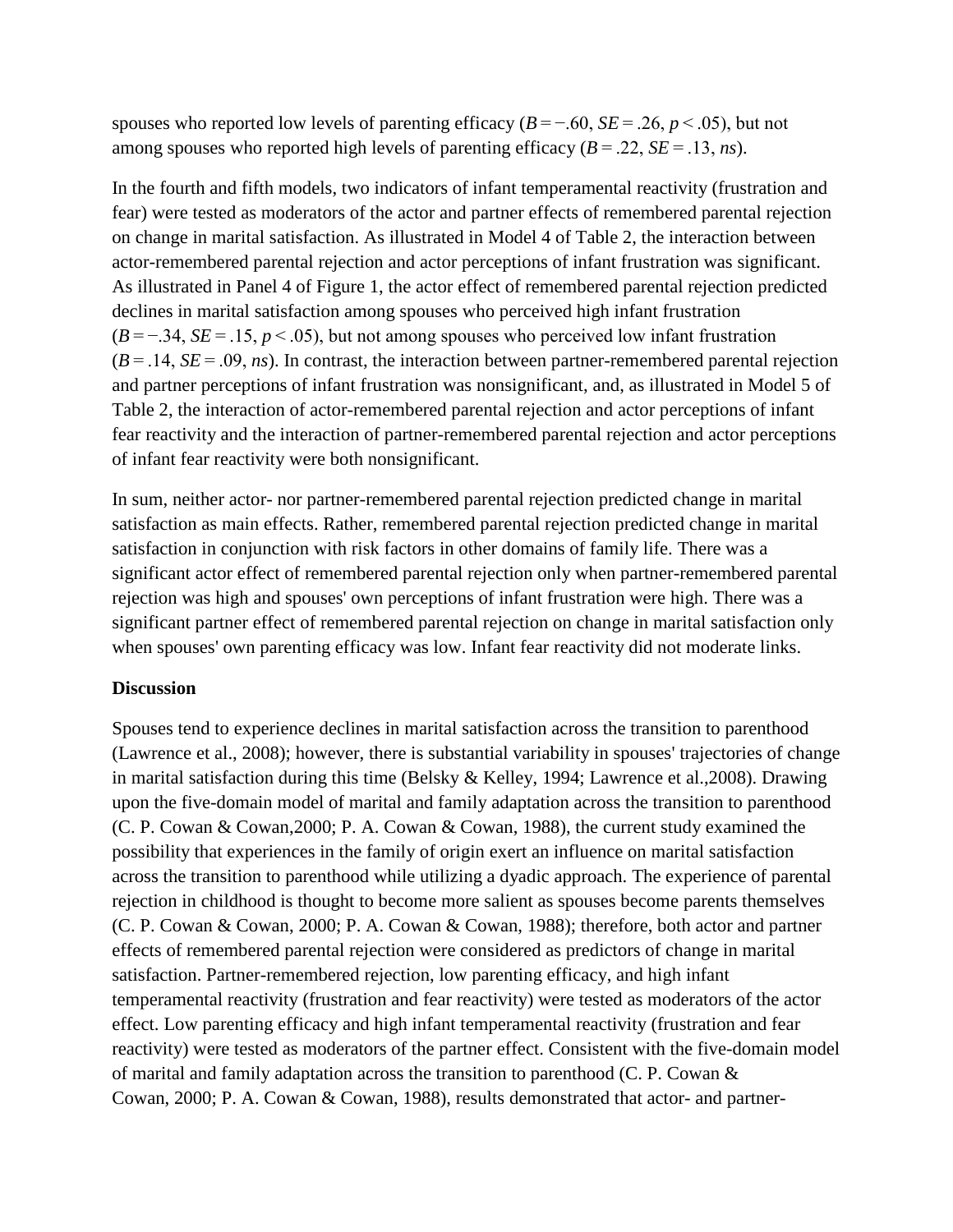remembered parental rejection predicted change in marital satisfaction, but only in the presence high partner-remembered parental rejection, low parenting efficacy, and high infant frustration.

Consistent with theoretical assertions that spouses' collective family-of-origin experiences have the potential to influence marital satisfaction across the transition to parenthood (C. P. Cowan  $\&$ Cowan, 2000; P. A. Cowan & Cowan, 1988), partner-remembered parental rejection moderated the actor effect of remembered parental rejection. The current study was the first to demonstrate this moderation effect for remembered parental rejection as well as to examine this interaction as a predictor of change in marital satisfaction across the transition to parenthood. In the current study, spouses experienced sharper declines in marital satisfaction when both they and their partner recalled more childhood rejection, suggesting that the transition to parenthood poses unique marital challenges for couples in which both spouses' experienced parental rejection.

Supporting the perspective that family-of-origin influences are better understand in conjunction with individual spousal characteristics (C. P. Cowan & Cowan, 2000; P. A. Cowan & Cowan, 1988), parenting efficacy emerged as a moderator of the actor and partner effects of remembered parental rejection on change in marital satisfaction across the transition to parenthood. Among spouses who were less efficacious in the parenting role, memories of parental rejection in childhood were associated with sharper declines in marital satisfaction, whereas remembered parental rejection was unrelated to change in marital satisfaction for spouses who reported high parenting efficacy. Spouses who were less efficacious in the parenting role may have drawn upon their experiences in childhood as they strived to develop their own parenting practices, contributing to the actor effect of remembered parental rejection. A similar pattern of results was found for the partner effect of remembered parental rejection. Among spouses who reported low parenting efficacy, their partners' remembered parental rejection was linked with declines in their own marital satisfaction. No link was found for partners' remembered rejection and spouses' marital satisfaction when spouses reported high levels of parenting efficacy. Individuals who experience parental rejection are postulated to be less emotionally responsive in their interpersonal relationships (Rohner & Britner,2002; Rohner et al., 2007). Perhaps spouses who felt less efficacious in the parenting role felt as if they were unable to rely on their partners who recalled more childhood rejection for support as they dealt with low parenting efficacy, contributing to the moderated partner effect. Taken together, these findings suggest that marital satisfaction is protected from the potential negative effects of their own and their spouses' experiences of rejection in childhood when spouses feel competent and effective in their role as new parents.

In examination of the interconnection of family-of-origin characteristics and infant temperament (C. P. Cowan & Cowan, 2000; P. A. Cowan & Cowan, 1988), we found that infant frustration, but not fear reactivity, moderated the actor effect of remembered parental rejection on change in marital satisfaction. Among highly frustrated infants, caretaking routines commonly elicit a distress response when infants are placed in limiting situations (e.g., immobility during a diaper change or while being secured in an infant seat). Couples who are faced with a highly frustrated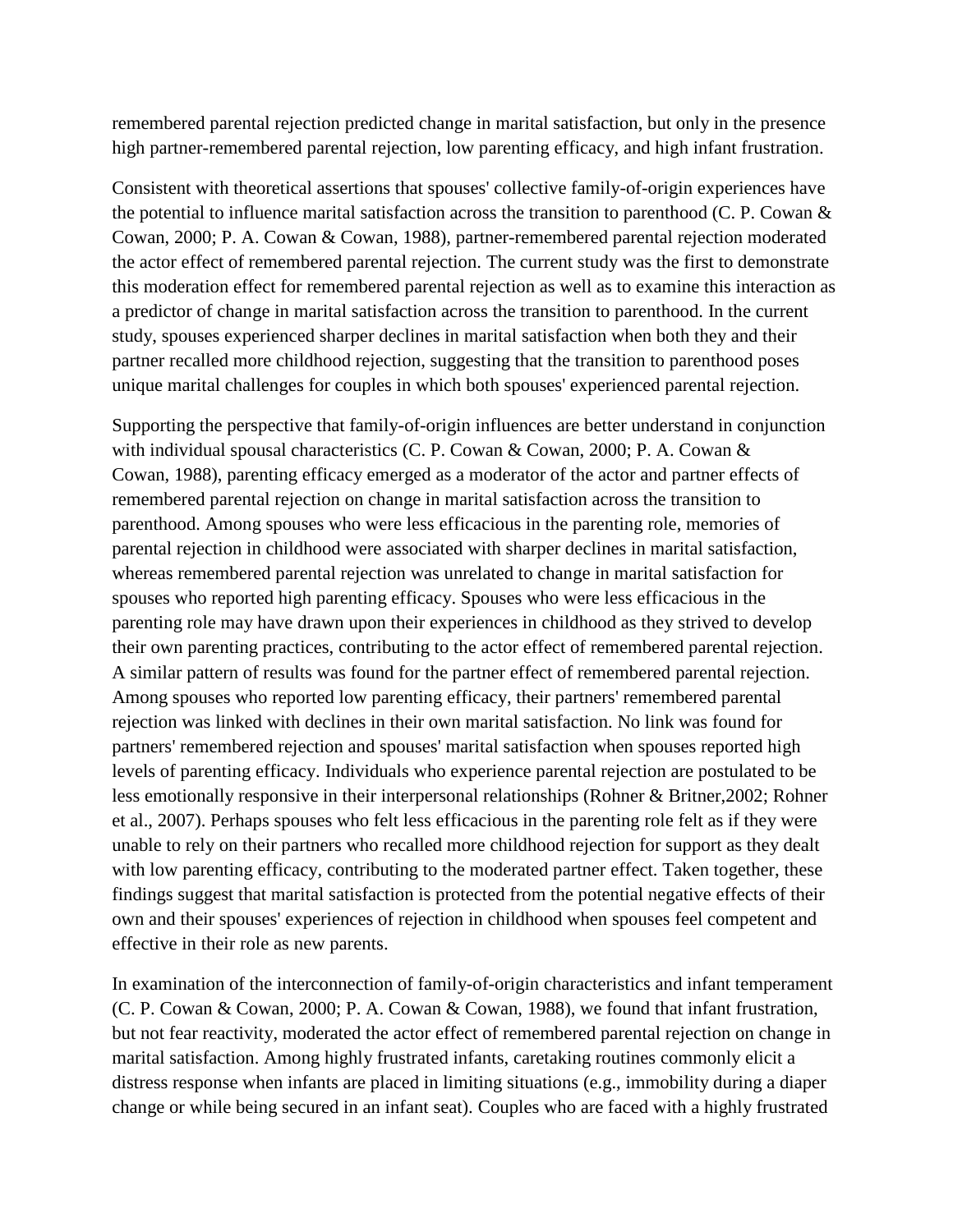infant may feel unsuccessful at managing caregiving tasks (Leerkes & Burney, 2007) and may be more likely to draw upon childhood experiences as they develop their own parenting practices (P. A. Cowan & Cowan, 1988). These family-of-origin memories, in turn, are more likely to be linked to spouses' marital satisfaction in the context of parenting a highly frustrated infant. In contrast, infants who are highly fearful exhibit distress in situations where parents may be more likely to expect a distress response (e.g., confrontation of a novel stimulus or loud noise); therefore, infant fear reactivity may be less likely to be associated with the link between spouses' remembered parental rejection and change in marital satisfaction across the transition to parenthood.

That remembered parental rejection was linked with change in marital satisfaction as an actor and partner effect only in the presence of high partner-remembered parental rejection, low parenting efficacy, and high infant frustration supports the perspective that family-of-origin experiences impact marital satisfaction in conjunction with risk factors in other domains of family life (C. P. Cowan & Cowan, 2000; P. A. Cowan & Cowan, 1988). Furthermore, the pattern of moderation rather than main effects clarifies seemingly contradictory findings in prior literature regarding the actor effect of remembered parental rejection on change in marital satisfaction in the postpartum period (e.g., Belsky & Isabella, 1985; Wallace & Gotlib, 1990).

The present study examined actor and partner effects of remembered parental rejection on change in marital satisfaction across the transition to parenthood. Although the study was characterized by a variety of strengths, including a longitudinal dyadic research design, there were a number of limitations that highlight the need for future research in this area. First, the current sample of marital partners was predominantly White and highly educated, limiting generalizability of the findings to more diverse populations. Future research should reexamine links between family-of-origin experiences and marital satisfaction across this transition utilizing a more diverse sample of first-time parents. Second, the use of adult children's retrospective reports of childhood experiences is a methodological limitation, given that retrospective reports of parenting behavior are generally regarded as being biased by current emotional dispositions and states of mind regarding childhood experiences (Brewin, Andrews, & Gotlib, 1993). In an effort to address this limitation, we controlled for spouses' depressive symptoms in the APIM models. From an applied perspective, however, that self-reports of family-of-origin experiences predicted marital satisfaction across the transition despite this measurement error is critically important, given the perspective that meaning making and perceptions of reality may have more important implications for personal well-being than does reality itself (Blumer,1986). Third, future research should examine the mechanisms by which remembered parental rejection exerts a partner effect on change in marital satisfaction. Individuals who experience parental rejection are postulated to have difficulty managing anger and aggression and are thought to be less emotionally responsive in their interpersonal relationships (Rohner & Britner, 2002; Rohner et al., 2007). Future research should examine this potential behavioral mechanism. Finally, that marital satisfaction was evaluated at two points in time limited the ability to examine links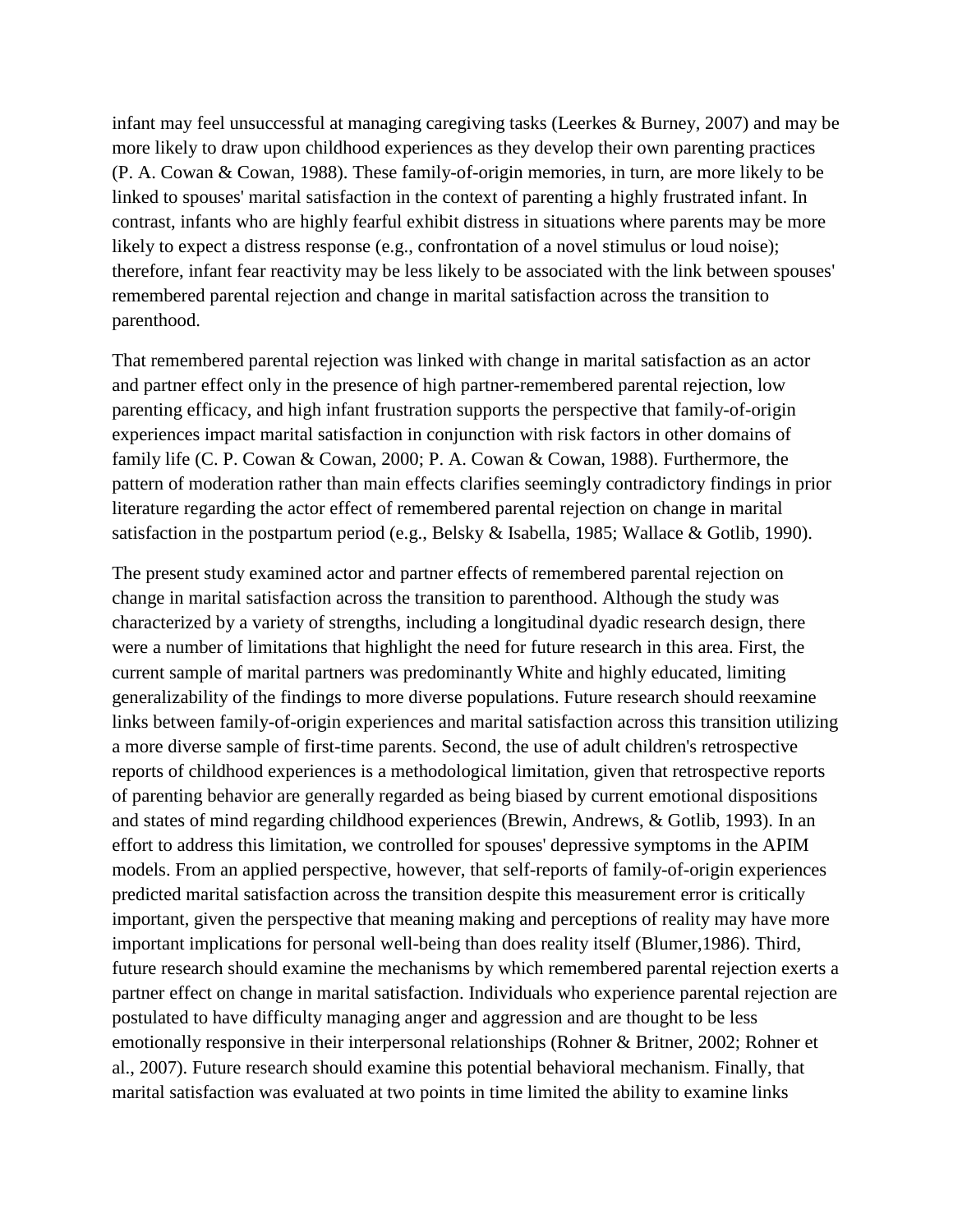between remembered parental rejection and change in marital satisfaction into later parenthood as well as to examine curvilinear patterns of change in marital satisfaction across the transition. Previous research has revealed that there is a "honeymoon period" immediately following childbirth during which the excitement of the new baby overshadows stressors and strains in the marriage (Wallace & Gotlib, 1990). An additional assessment of marital satisfaction in the weeks immediately following childbirth would allow for the examination of this possibility.

Despite limitations, the current study has important applied implications. Results suggest that remembered parental rejection undermines marital satisfaction across the transition to parenthood, but only in the context of specific individual and family characteristics. First, clinicians should be aware that the transition to parenthood poses unique challenges for couples in which both spouses recall rejection from their parents in childhood. The collective experience of childhood rejection appears to contribute to sharper declines in marital satisfaction across the transition to parenthood whereas only one spouse's experience of childhood rejection does not contribute to declines in marital satisfaction. Second, results suggest that bolstering parenting efficacy would help to buffer against declines in marital satisfaction among spouses who experienced childhood rejection. The relevance of parenting efficacy for the development of maternal behavior in the postpartum period has been demonstrated (Leerkes  $\&$ Crockenberg, 2002; Teti & Gelfand, 1991), and intervention and prevention programs to promote infant health and development have demonstrated effectiveness enhancing parenting efficacy (e.g., Healthy Families America; Caldera et al., 2007). Results of the current study suggest that efforts to bolster parenting efficacy would also be advantageous for the marital dyad and that these these interventions have the potential to protect new parents' marriages from effects of remembered parental rejection (i.e., a factor that may be less malleable) in the context of low parenting efficacy. Third, clinicians should be aware that parents who recall childhood rejection and also have an infant who is easily frustrated may experience sharper declines in marital satisfaction than parents who recall childhood rejection but whose infant is less easily frustrated. These spouses may benefit from establishing strategies to cope with the needs of an infant who is easily frustrated. Finally, results help to elucidate the processes that underlie success of preventative interventions for spouses undergoing the transition to parenthood (e.g., Schultz et al., 2006) by demonstrating the joint influence of various domains of family life for marital adaptation across the transition.

#### **Note**

This research was funded by the following grants awarded to the second author: New Faculty Grant and Summer Excellence Award from the Office of Sponsored Programs and seed money from the Human Environmental Sciences Center for Research at The University of North Carolina at Greensboro and the Eunice Kennedy Shriver National Institute for Child Health and Human Development (R03HD048691). We are grateful to the childbirth educators who allowed us to enter their classes for recruitment and to the families who generously gave their time to participate in this study.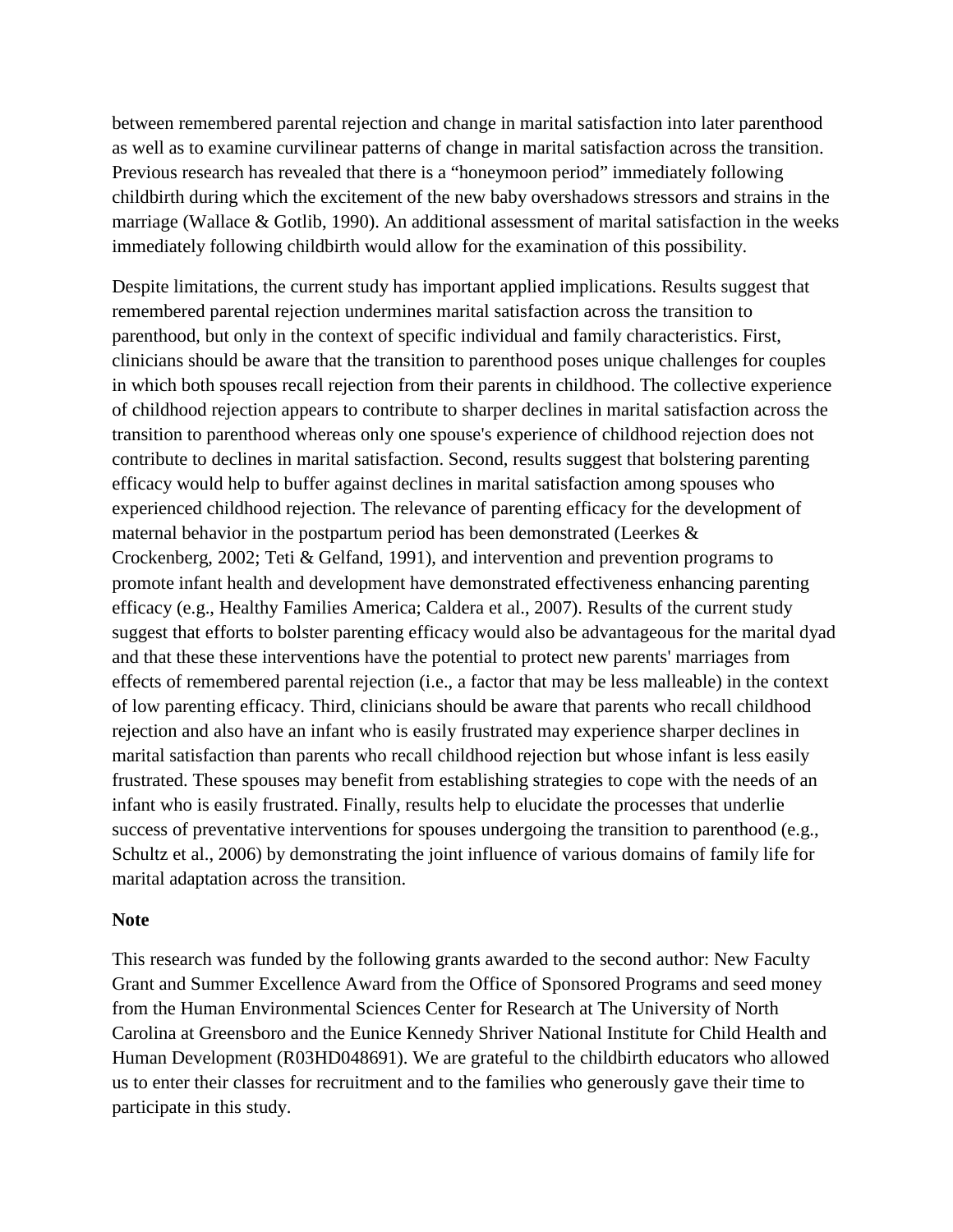#### **References**

Aiken, L., & West, S. (1991). *Multiple regression: Testing and interpreting interactions*. Newbury Park, CA: Sage.

Belsky, J., & Isabella, R. A. (1985). Marital and parent-child relationships in family of origin and marital change following the birth of a baby: A retrospective analysis. *Child Development*, **56**, 342–349. doi:10.2307/1129724

Belsky, J., & Kelly, J. (1994). *The transition to parenthood: How a first child changes a marriage. Why some couples grow closer and others apart*. New York: Dell.

Blumer, H. (1986). *Symbolic interactionism: Perspective and method*. Berkeley: University of California Press.

Bowen, M. (1978). *Family therapy in clinical practice*. New York: Aronson.

Brewin, C. R., Andrews, B., & Gotlib, I. H. (1993). Psychopathology and early experience: A reappraisal of retrospective reports.*Psychological Bulletin*, **113**, 82–98. doi:10.1037/0033- 2909. 113.1.82

Caldera, D., Burrell, L., Rodriguez, K., Crowne, S. S., Rohde, C., & Duggan, A. (2007). Impact of a statewide home visiting program on parenting and on child health and development. *Child Abuse & Neglect*, **31**, 829–852. doi:10.1016/j.chiabu. 2007.02.008

Cowan, C. P., & Cowan, P. A. (2000). *When partners become parents: The big life change for couples*. Mahwah, NJ: Erlbaum.

Cowan, P. A., & Cowan, C. P. (1988). Changes in marriage during the transition to parenthood: Must we blame the baby? In G. Y. Michaels & W. A. Goldberg (Eds.), *The transition to parenthood: Current theory and research* (pp. 114–154). Cambridge, UK: Cambridge University Press.

Crockenberg, S. C., & Leerkes, E. M. (2003). Parental rejection, postpartum depression, and maternal sensitivity: Mediating and moderating processes. *Journal of Family Psychology*, **17**, 80–93. doi:10.1037/0893-3200.17.1.80

Crowell, J. A., Treboux, D., & Waters, E. (1999). The adult attachment interview and the relationship questionnaire: Relations to reports of mothers and partners. *Personal Relationships*, **6**, 1–18. doi:10.1111/j.1475-6811.1999.tb00208.x

Cutrona, C. E., & Troutman, B. R. (1986). Social support, infant temperament, and parenting self-efficacy: A mediational model of postpartum depression. *Child Development*, **57**, 1507– 1518.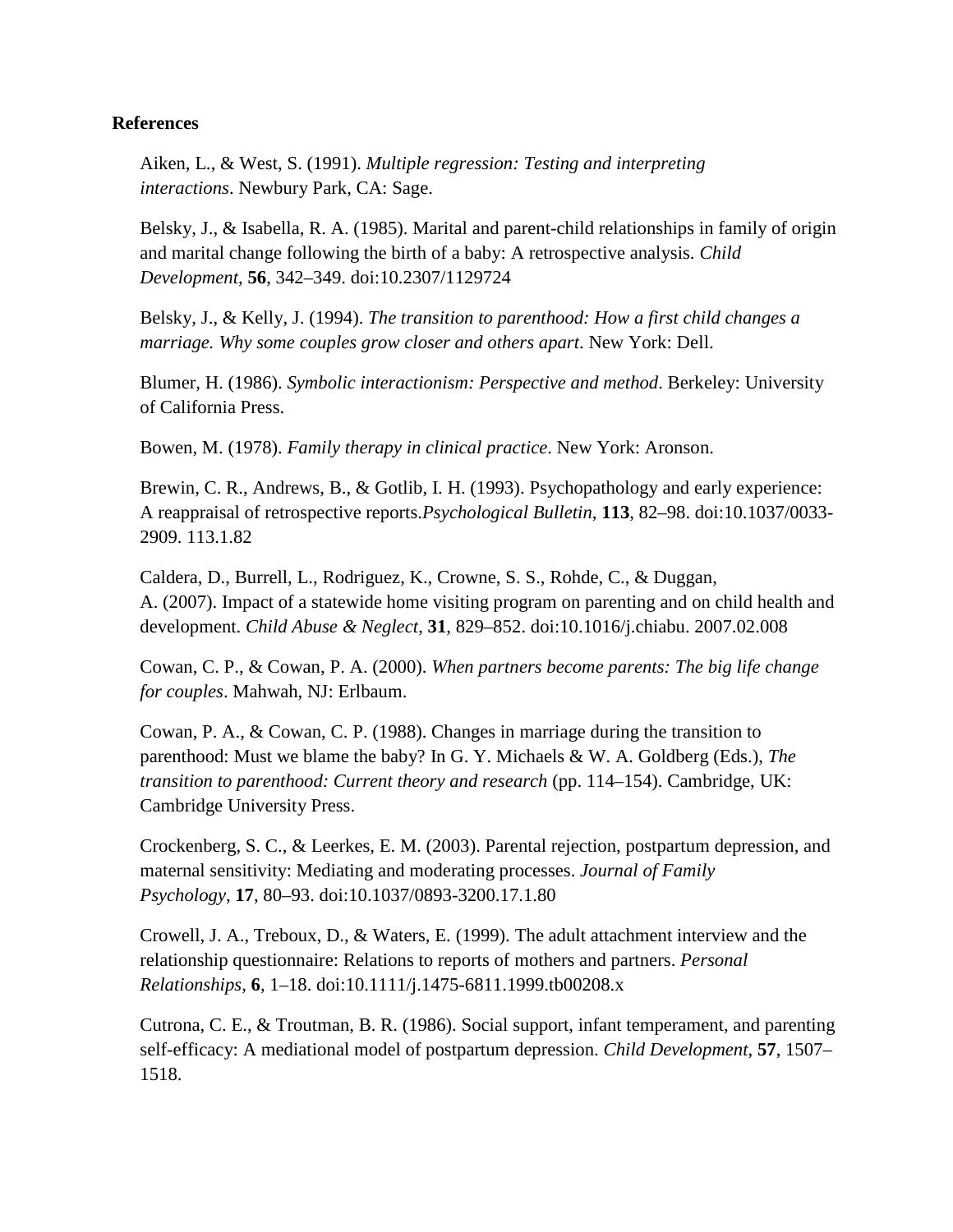Donnellan, M. B., Larsen-Rife, D., & Conger, R. D. (2005). Personality, family history, and competence in early adult romantic relationships. *Journal of Personality and Social Psychology*, **88**, 562–576.

Florsheim, P., Sumida, E., McCann, C., Winstanley, M., Fukui, R., Seefeldt, T., & Moore, D. (2003). The transition to parenthood among young African American and Latino couples: Relational predictors of risk for parental dysfunction. *Journal of Family Psychology*,**17**, 65– 79. doi:10.1037/0893-3200.17.1.65

Framo, J. L. (1992). *Family-of-origin therapy: An intergenerational approach*. New York: Brunner/Mazel.

Gartstein, M. A., & Rothbart, M. K. (2003). Studying infant temperament via the Revised Infant Behavior Questionnaire. *Infant Behavior and Development*, **26**, 64–86. doi:10.1016/S0163-6383(02)00169-8

Gotlib, I. H., Mount, J. H., Cordy, N. I., & Whiffen, V. E. (1988). Depression and perceptions of early parenting: A longitudinal investigation. *British Journal of Psychiatry*, **152**, 24–27.

Hesse, E. (2008). The Adult Attachment Interview: Protocol, method of analysis, and empirical studies. In J. Cassidy & P. R. Shaver(Eds.), *Handbook of attachment: Theory, research, and clinical applications* (2nd ed., pp. 552–598). New York: Guilford Press.

Huston, T., McHale, S., & Crouter, A. (1986). Changes in the marital relationship during the first year of marriage. In R. Gilmour & S. Duck (Eds.), *The emerging field of personal relationships* (pp. 109–132). Hillsdale, NJ: Erlbaum.

Jessor, R. (1998). *New perspectives on adolescent risk behavior*. Cambridge, UK: Cambridge University Press.

Kashy, D. A., & Donnellan, M. B. (2012). Conceptual and methodological issues in the analysis of data from dyads and groups. In K. Deaux & M. Snyder (Eds.), *The Oxford handbook of personality and social psychology*. New York: Oxford University Press.

Kenny, D. A., Kashy, D. A., & Cook, W. L. (2006). *Dyadic data analysis*. New York: Guilford.

Lawrence, E., Rothman, A. D., Cobb, R. J., Rothman, M. T., & Bradbury, T. (2008). Marital satisfaction across the transition to parenthood. *Journal of Family Psychology*, **22**, 41–50. doi:10.1037/0893-3200.22.1.41

Leerkes, E. M., & Burney, R. V. (2007). The development of parenting efficacy among new mothers and fathers. *Infancy*, **12**, 45–67. doi:10.1080/15250000701298964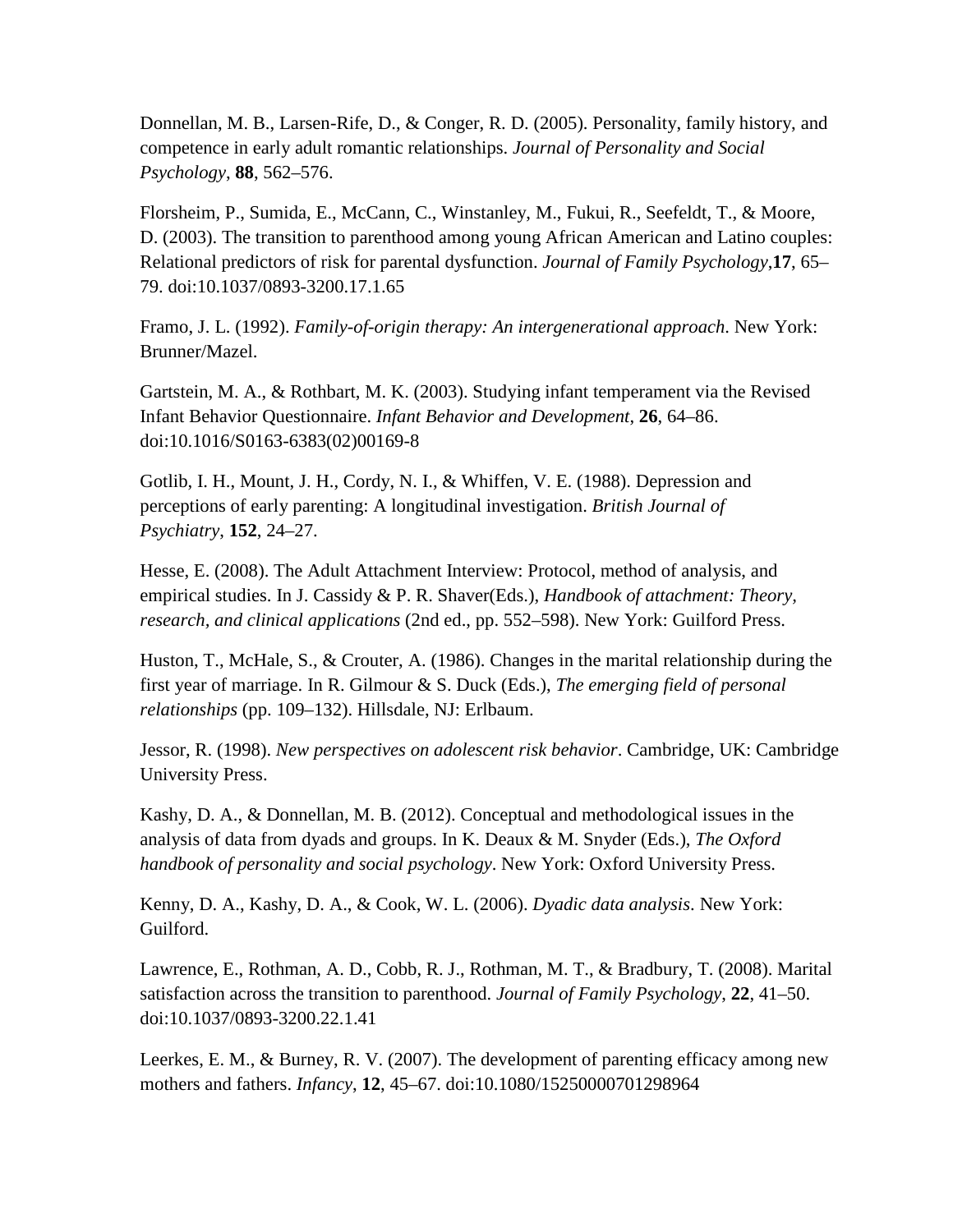Leerkes, E. M., & Crockenberg, S. C. (2002). The development of maternal self-efficacy and its influence on maternal behavior.*Infancy*, **3**, 227–247. doi:10.1207/S15327078IN0302\_7

Little, R. J. A. (1988). A test of missing completely at random for multivariate data with missing values. *Journal of the American Statistical Association*, **83**, 1198–1202.

O'Hara, M. W., & Swain, A. M. (1996). Rates and risk of postpartum depression: A metaanalysis. *International Review of Psychiatry*,**8**, 37–54.

Papousek, M., & von Hofacker, N. (1998). Persistent crying in early infancy: A non-trivial condition of risk for the developing mother-infant relationship. *Child Care, Health, and Development*, **67**, 395–424.

Parade, S. H., & Leerkes, E. M. (2008). The reliability and validity of the Infant Behavior Questionnaire-Revised. *Infant Behavior & Development*, **31**, 637–646. doi:10.1016/j.infbeh.2008.07.009

Parker, G. (1981). Parental reports of depressives: An investigation of several explanations. *Journal of Affective Disorders*, **3**,131–140. doi:10.1016/0165-0327(81)90038-0

Parker, G., Tupling, H., & Brown, L. (1979). A parental bonding instrument. *British Journal of Medical Psychology*, **52**, 1–10. doi:10.1111/j. 2044-8341.1979.tb02487.x

Radloff, L. S. (1977). The CES-D scale: A self-report depression scale for research in the general population. *Applied Psychological Measurement*, **1**, 385–401.

Rohner, R. P. (2004). The parental "acceptance-rejection syndrome": Universal correlates of perceived rejection. *American Psychologist*, **59**, 830–840.

Rohner, R. P., & Britner, P. A. (2002). Worldwide mental health correlates of parental acceptance-rejection: Review of cross-cultural and intracultural evidence. *Cross-Cultural Research*, **36**, 16–47.

Rohner, R. P., Khaleque, A., & Cournoyer, D. E. (2007). Introduction to parental acceptancerejection theory, methods, evidence, and implications. Retrieved from http://www.cspar.uconn. edu/Introduction\_to\_Parental\_Acceptance.pdf

Satterthwaite, F. E. (1946). An approximate distribution of estimates of variance components. *Biometrics Bulletin*, **2**, 110–114.

Schafer, J. L. (1999). NORM: Multiple imputation of incomplete multivariate data under a normal model *(Version 2.0) [Computer software]*. Retrieved from http://www.stat.psu. edu/∼jls/misoftwa.html.